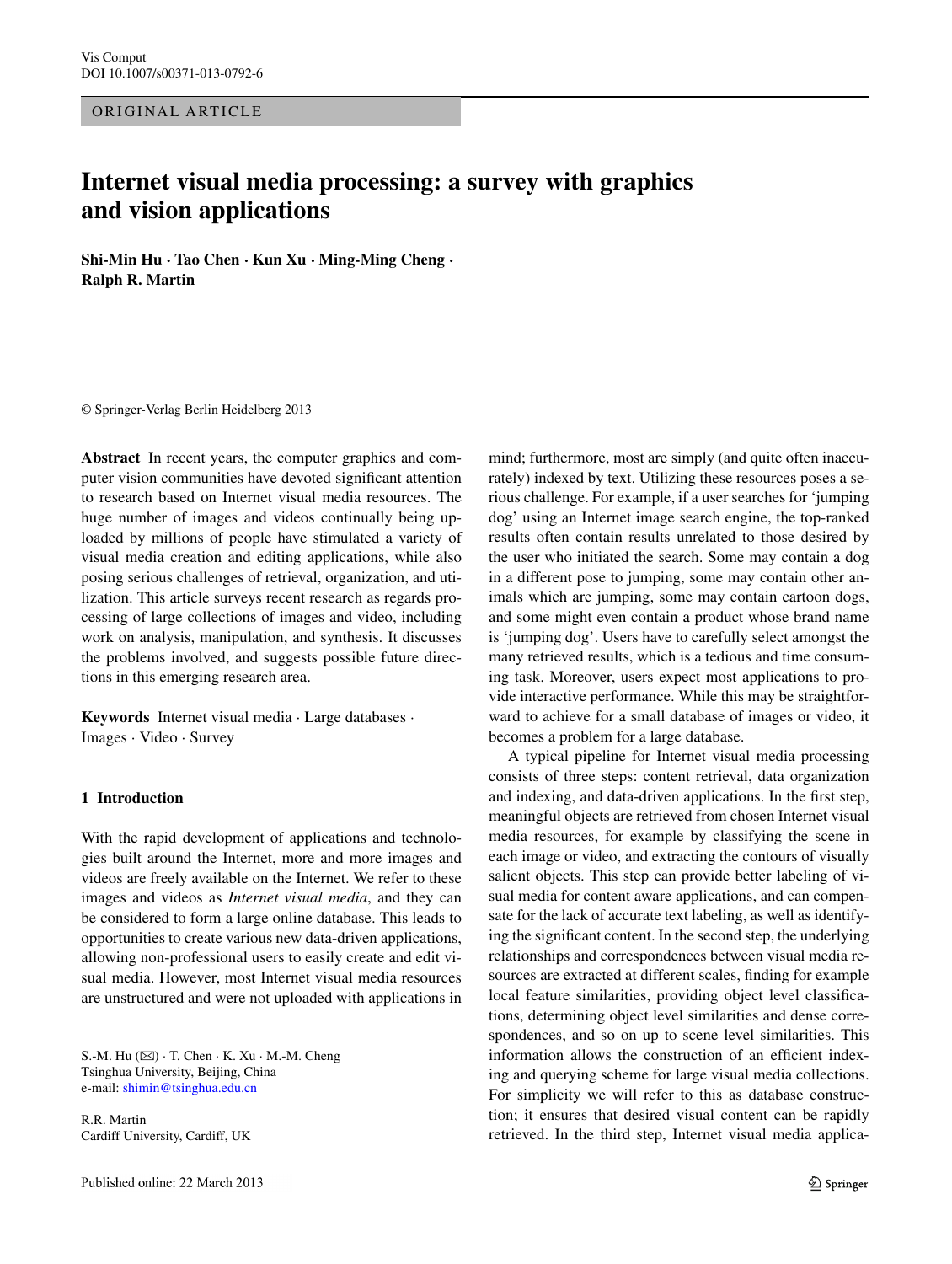<span id="page-1-0"></span>



tions use these data. Traditional image and video processing approaches must be modified to adapt to this kind of data, and new approaches are also needed to underpin novel applications. The methods should be (i) *similarity aware*, to efficiently deal with the richness of Internet visual media: for example, a computation may be replaced by look-up of an image with similar appearance to the desired result, and (ii) *robust to variation*, to effectively deal with variations in visual media: semantically identical objects, e.g. dogs, can have widely varying appearances. Figure [1](#page-1-0) indicates a typical pipeline for Internet visual media processing.

<span id="page-1-1"></span>This survey is structured as follows: Sect. [2](#page-1-1) introduces basic techniques and algorithms for Internet visual media retrieval. Section [3](#page-3-0) describes recent work on visual media database construction, indexing, and organization. Sections [4](#page-4-0)[–7](#page-7-0) cover applications for visual media synthesis, editing, reconstruction, and recognition that utilize Internet visual media in unique ways. Section [8](#page-8-0) draws conclusions, and discusses problems and possible future directions in this emerging area.

# **2 Internet visual media retrieval**

This section describes approaches to Internet visual media retrieval, concentrating on content-based image retrieval methods. We start by introducing some basic techniques and algorithms that are key to Internet visual media retrieval.

#### 2.1 Object extraction and matching

Extracting objects of interest from images is a fundamental step in many image processing tasks. Extracted objects or regions should be semantically meaningful primitives, and should be of high quality if they are to be used in applications like composition and editing. Object extraction can also reduce the amount of downstream processing in other applications, as it can then ignore other uninteresting parts of the image. A number of object extraction methods have been devised, both user assisted and automatic.

#### *2.1.1 User-assisted object extraction*

User interaction is an effective way of extracting high quality segmented objects. Such a strategy is adopted by most image editing software like Photoshop, and has the benefit of allowing users to modify the results when necessary. However, traditional approaches are tedious and time consuming: reducing the amount of user interaction while maintaining quality of the results is a key goal.

Early methods required users to precisely mark some parts or points on desired boundaries. An algorithm then searches for other boundary pieces which connect them with minimal cost, where costs depend on how unlikely it is that a location is part of the boundary. A typical example of such techniques is provided by *intelligent scissors* [\[82](#page-10-0)]. This method represents the image using a graph, and finds object boundaries by connecting user markers using Dijkstra's shortest path algorithm. However, this method has clear limitations—it requires precise marker placement, and has a tendency to take short cuts.

In order to relax the requirement of accurate marker placement, a number of methods have been developed to obtain an object boundary from a user-provided approximate initialization, such as *active contours* [[63\]](#page-10-1) and *level set methods* [\[93](#page-10-2)]. These methods produce an object segmentation boundary by optimizing an energy function which takes into account user preferences. However, energy functions used are often non-convex, so care is needed to avoid falling into incorrect local minimal. Doing so is nontrivial and methods often need re-initialization.

Providing robustness in the face of simple, inaccurate initialization, and permitting intuitive adjustment, are two trends in modern segmentation techniques. *Seeded image segmentation* [[98](#page-11-0), [125\]](#page-11-1), e.g. *GraphCut* [\[10](#page-9-0)] and *random walks* [[15,](#page-9-1) [42\]](#page-9-2) are important concepts towards this aim. These methods allow users to provide a rough labeling of some pixels used as seeds while the algorithms automatically label other pixels; labels may indicate object or background, for example. Poor segmentation can be readily corrected by giving additional labels in wrongly labeled areas. Other techniques are also aimed at reducing the user annotation burden while still providing high quality results. *Grab-Cut* [\[89](#page-10-3)] successfully reduces the amount of user interaction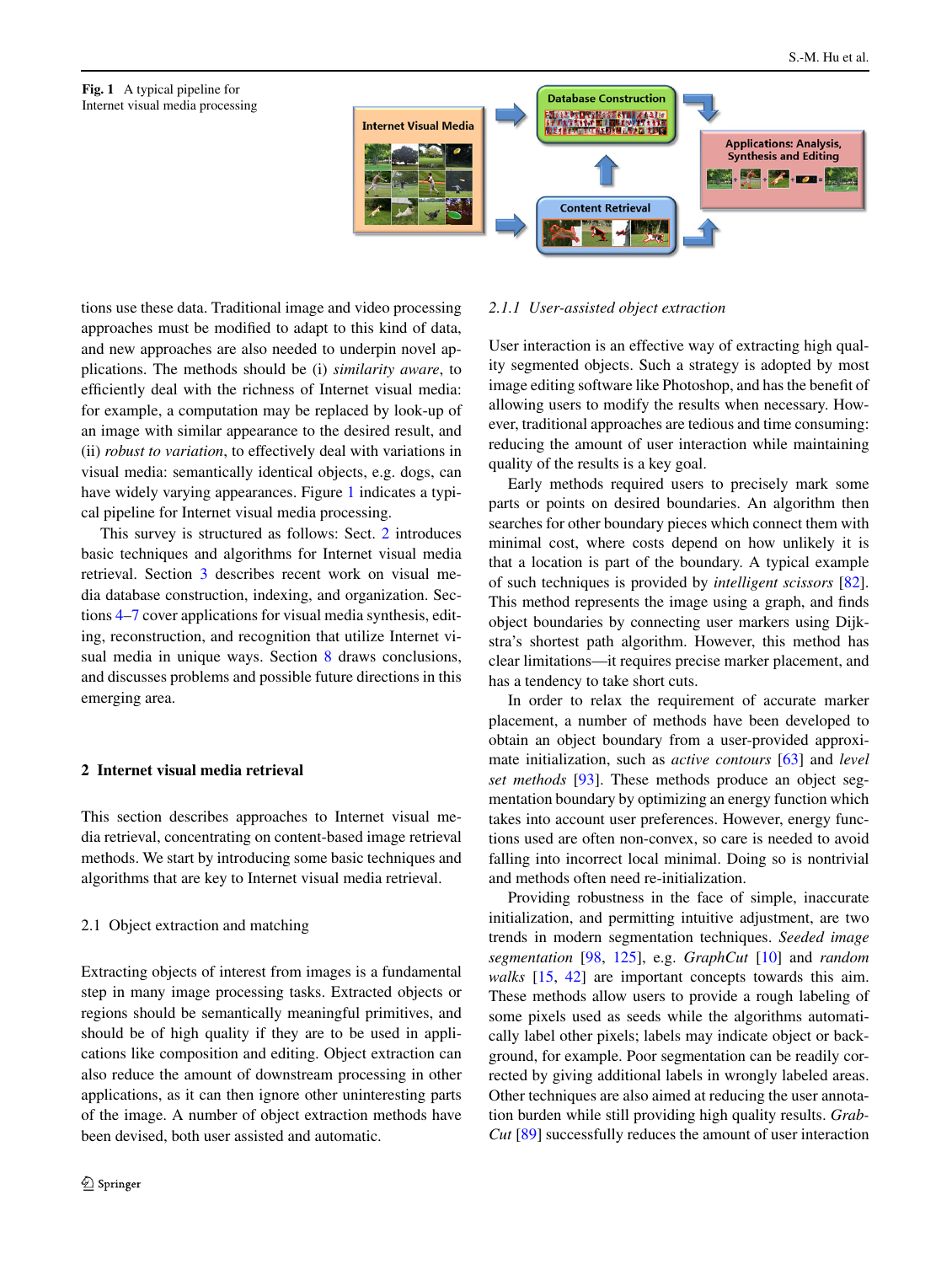to labeling a single rectangular region, by using an iterative version of GraphCut with a Gaussian mixture model (GMM) to capture color distribution. Bagon et al. [[4\]](#page-8-1) proposed a *segmentation-by-composition* approach which further reduces the required user interaction to selecting a single point.

Besides general interactive image segmentation, research has also considered particular issues such as high quality *soft segmentation* with transparent values in border regions [\[70](#page-10-4), [105\]](#page-11-2), or finding groups of similar objects [\[16](#page-9-3), [121](#page-11-3)]. Typically, simpler user interaction may be provided at the cost of analyzing more complex attributes, e.g. *appearance distribution* [[89\]](#page-10-3), *symmetry* [\[4](#page-8-1)], and *self-similarity* [\[4](#page-8-1), [16](#page-9-3)]. Such techniques are ultimately limited by the amount of computation that can be performed at interactive speed.

While a large variety of intuitive interactive tools exists for extracting objects of interest, and these can work well in some cases, these methods can still fail in more challenging cases, for example where the object has a similar color to the background, where the object has a complex texture, or where the boundary shape is complex or unusual in some way. This is also true of the automatic algorithms we consider next.

## *2.1.2 Automatic object extraction*

Interactive methods are labor-intensive, especially in the context of the vast amount of Internet visual media. Therefore, automatic object extraction is necessary in many applications, such as *object recognition* [\[91](#page-10-5)], adaptive compression [\[19](#page-9-4)], *photo montage* [[67\]](#page-10-6), and *sketch based image retrieval* [\[13](#page-9-5)]. Extracting objects of interest, or *salient* objects, is an active topic in cognitive psychology  $[109]$  $[109]$ , neurobiology [[25](#page-9-6)], and computer vision [[83\]](#page-10-7). Doing so enables various applications including visual media retargeting [\[45](#page-9-7), [58,](#page-10-8) [112\]](#page-11-5) as well as non-photorealistic rendering [[47\]](#page-9-8).

The human brain overcomes the problem of the huge amount of visual input by rapidly selecting a small subset of the stimuli for extensive processing [\[110\]](#page-11-6). Inspired by such human *attention mechanisms* [[25,](#page-9-6) [65](#page-10-9), [83](#page-10-7), [109\]](#page-11-4), a number of computational methods have been proposed to automatically find regions containing objects of interest in natural images. Itti et al. [\[57](#page-10-10)] were the first to devise a *saliency detection* method, which efficiently finds visually salient areas based on a center-surround model using multi-scale image features. Many further methods have been proposed to improve the performance of automatic salient object region detection and extraction [\[46](#page-9-9), [78,](#page-10-11) [81](#page-10-12)]. Recently, Cheng et al. [[17\]](#page-9-10) proposed a global *contrast* based method for automatically extracting regions of objects in images, which has significantly better precision and recall than previous methods when evaluated on the largest publicly available dataset [\[1](#page-8-2)]. Automatically extracting salient objects enables huge numbers of Internet images to be processed, enabling many interesting image editing applications [\[13](#page-9-5), [18](#page-9-11), [55](#page-10-13), [77](#page-10-14)].

# *2.1.3 Object matching*

Object matching is an important problem in computer vision with applications to such tasks as object detection, image retrieval, and tracking. Most methods are based on matching *shape*. An early method by Hirata and Kato [\[51](#page-9-12)] expects a *precise* shape match, which is impractical in many real world applications. Alberto and Pala [\[24](#page-9-13)] employed an *elastic* matching method which improved robustness. Later, Belongie et al. [[7\]](#page-8-3) proposed a widely used *shape context* descriptor, which integrates global shape statistics with local point descriptors. Shape context is a discriminative tool for matching clean shapes on simple backgrounds, showing a 77 % retrieval rate on the challenging MPEG-7 dataset [\[92](#page-10-15)]. State-of-the-art shape matching approaches [\[6](#page-8-4), [120\]](#page-11-7) can achieve a 93 % retrieval rate on this dataset, by exploring similarities among a group of shapes. Although clean shapes can now be matched with an accuracy suitable for application use, shape matching in real world images is much more difficult due to cluttered backgrounds, and is still very challenging [[107\]](#page-11-8). The major difficulty is to reliably segment objects of interest automatically. Various research efforts [\[5](#page-8-5), [16](#page-9-3)] have been devoted to removing the influence of the background by selecting *clean* shape candidates for further matching, or modeling large scale locally translation invariant features [\[29](#page-9-14)].

# 2.2 Retrieval approaches

*Content-based image retrieval* (CBIR) [\[71](#page-10-16)] and *contentbased video retrieval* [\[35](#page-9-15)] are popular research topics in statistics, pattern recognition, signal processing, multimedia, and computer vision. Many proposed CBIR systems are related to machine learning and often use *support vector machines* (SVM) for classification, based on color, texture, and shape as features. A comprehensive survey [\[23](#page-9-16)] covers this work. Much of it utilizes Internet visual media as the data source; in retrieval tasks; their methods are influenced by other kinds of retrieval such as Internet text retrieval. In 2003, Sivic et al. [[99\]](#page-11-9) presented *Video Google*, an object and scene retrieval approach that quickly retrieves a ranked list of key frames or shots from Internet videos for a given query video. It largely adapted text retrieval techniques, initially building a visual vocabulary of visual descriptors of all frames in the video database, as well as using inverted file systems and document rankings. Jing et al. [[59\]](#page-10-17) applied the PageRank idea [\[85](#page-10-18)] to large-scale image search, and the resulting *VisualRank* method proves that using content-based features can significantly improve image retrieval performance and generalize it to large-scale datasets.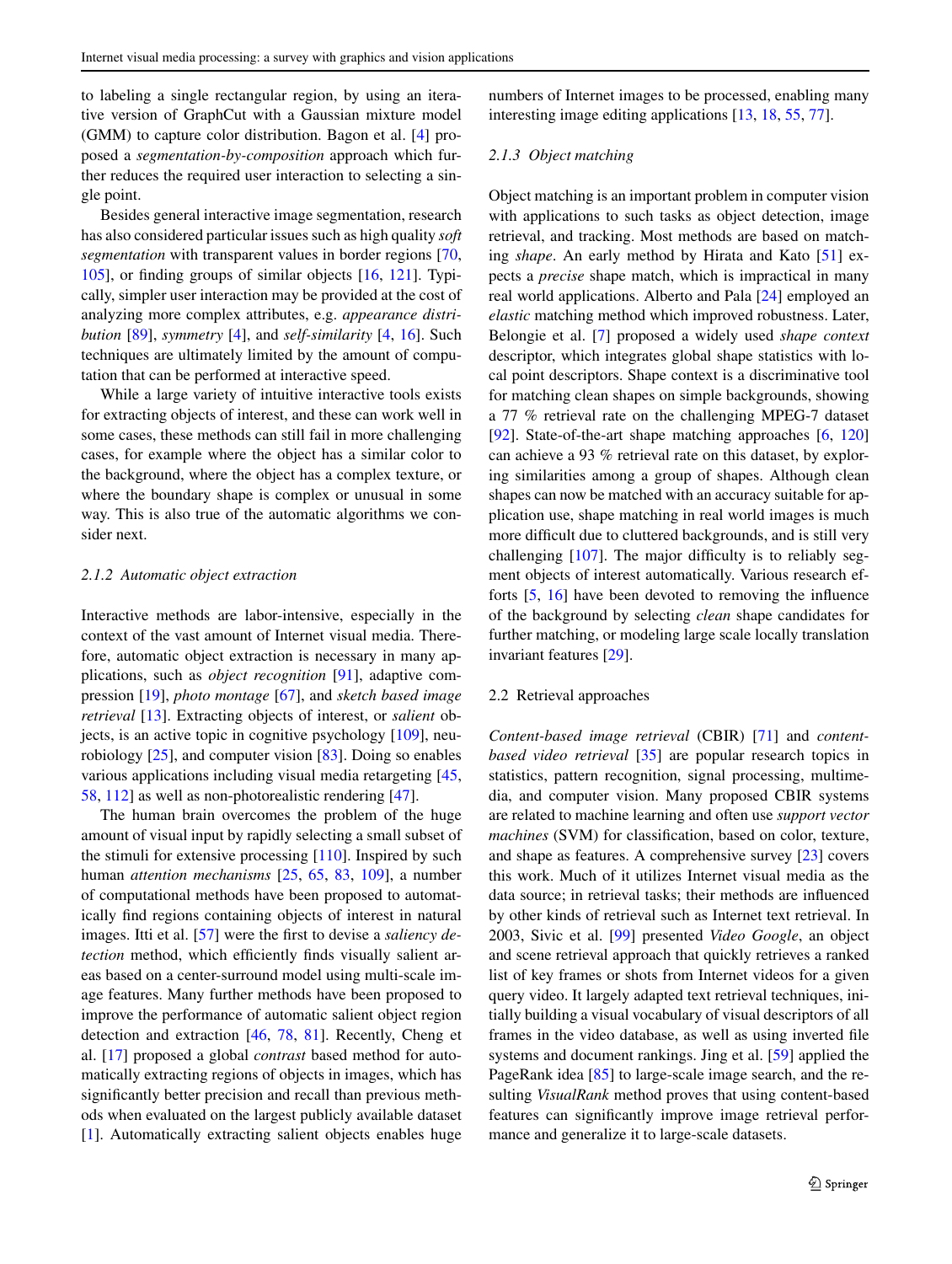**False Positive** : True Positive

<span id="page-3-1"></span>

Other work proves that the richness of Internet visual media makes it possible to directly retrieve desired objects by filtering Internet images according to carefully chosen descriptors and strict criteria, providing intuitive retrieval tools for end users. *Sketch2Photo* [[13\]](#page-9-5) provides a very simple but effective approach to retrieval of well-segmented objects within Internet images based on user provided sketches and text labels. The key idea is to use an *algorithm-friendly* scheme for Internet image retrieval, which first discards images which have low usability in automatic computer vision analysis. Saliency detection and over-segmentation are used to reject images with complicated backgrounds. Shape and color consistency are used to further refine the set of candidate images. This retrieval approach can achieve a true positive rate of over 70 % amongst the top 100 ranked image objects. Figure [2](#page-3-1) shows the filtering performance for various scene item categories.

*Mindfinder* [[11\]](#page-9-17) also has goals of efficient retrieval and intuitive user interaction when searching a database containing millions of images. Users sketch the main curves of the object to be found; they can also add text and coloring to further clarify their goals. Results are provided in real time by use of PCA hashing and inverted indices based on tags, color, and edge descriptors. However, the indexing method cannot deal with large differences in scale and position: in order to retrieve scenes the user intends, it must rely on the richness of the database.

Shrivastava et al. [[95\]](#page-10-19) present an image matching approach, which can find images which are visually similar at a higher level, even if quit different at the pixel level. Their method provides good *cross-domain* performance on the difficult task of matching images from different visual domains, such as photos and sketches, photos, and paintings, or photos under different lighting conditions. They use machine learning based on so-called *exemplar-SVM* to find the 'data-driven uniqueness' for each query image. Exemplar-SVM takes the query image as a positive training example and uses large numbers of Internet images as negative examples. Through a hard-negative mining process, it iteratively reveals the most unique feature in the form of a weighted Histogram of oriented gradients (HOG) descriptor [[22\]](#page-9-18) of the specific query image which is capable of cross-domain image matching.

Retrieval approaches utilizing large image databases or Internet images can be resistant to certain causes of failure in previous methods. *Sketch2Photo* [[13\]](#page-9-5), for example, can afford to discard a large number of true positives to overcome background complexity and ensure the quality of the information provided to later computer vision steps. In the work of [\[95](#page-10-19)], the negative examples may actually contain some true positives, but are swamped by the number of positive examples. The large scale and richness of the Internet data also allow these approaches to be more straightforward and practical. Severe filtering of data in these approaches, as in [[13\]](#page-9-5), can help to overcome the unreliable labeling of Internet visual media.

# <span id="page-3-0"></span>**3 Visual media database construction and indexing**

Internet visual media retrieval opens the door to various visual media applications. Many must respond to the user at interactive rates. However, the retrieval process is usually time consuming, especially for large-scale data. For example, the retrieval process in [[13\]](#page-9-5) takes 15 minutes to process a single image object (without taking into account image downloading time); training *exemplar-SVM* [\[95](#page-10-19)] for each query takes overnight on a cluster. One solution is to precompute important features of Internet visual media and to build a large visual media database with high level labeling and efficient indexing before querying commences, allowing the desired visual media to be retrieved within an acceptable time.

Researchers and industry have built many image databases for recognition and detection purposes. Some representative ones are the Yale *face database* [\[39](#page-9-19)], the INRIA database for *human detection* [[22\]](#page-9-18), *HumanEva* [\[96](#page-10-20)] for pose estimation, and the Daimler *pedestrian database* [[31](#page-9-20)]. The image quality of these databases is usually limited, so they are not suitable for high quality synthesis and editing applications. Databases with better image quality like *PAS-CAL* VOC2006 [[32\]](#page-9-21), *Caltech 256* [[43\]](#page-9-22) and *LabelMe* [[90\]](#page-10-21) have no more than a few thousand images in each category, which is far from sufficient for Internet visual media tasks. Furthermore, these databases rarely contain accurate object contours, and manual segmentation is infeasible due to the workload.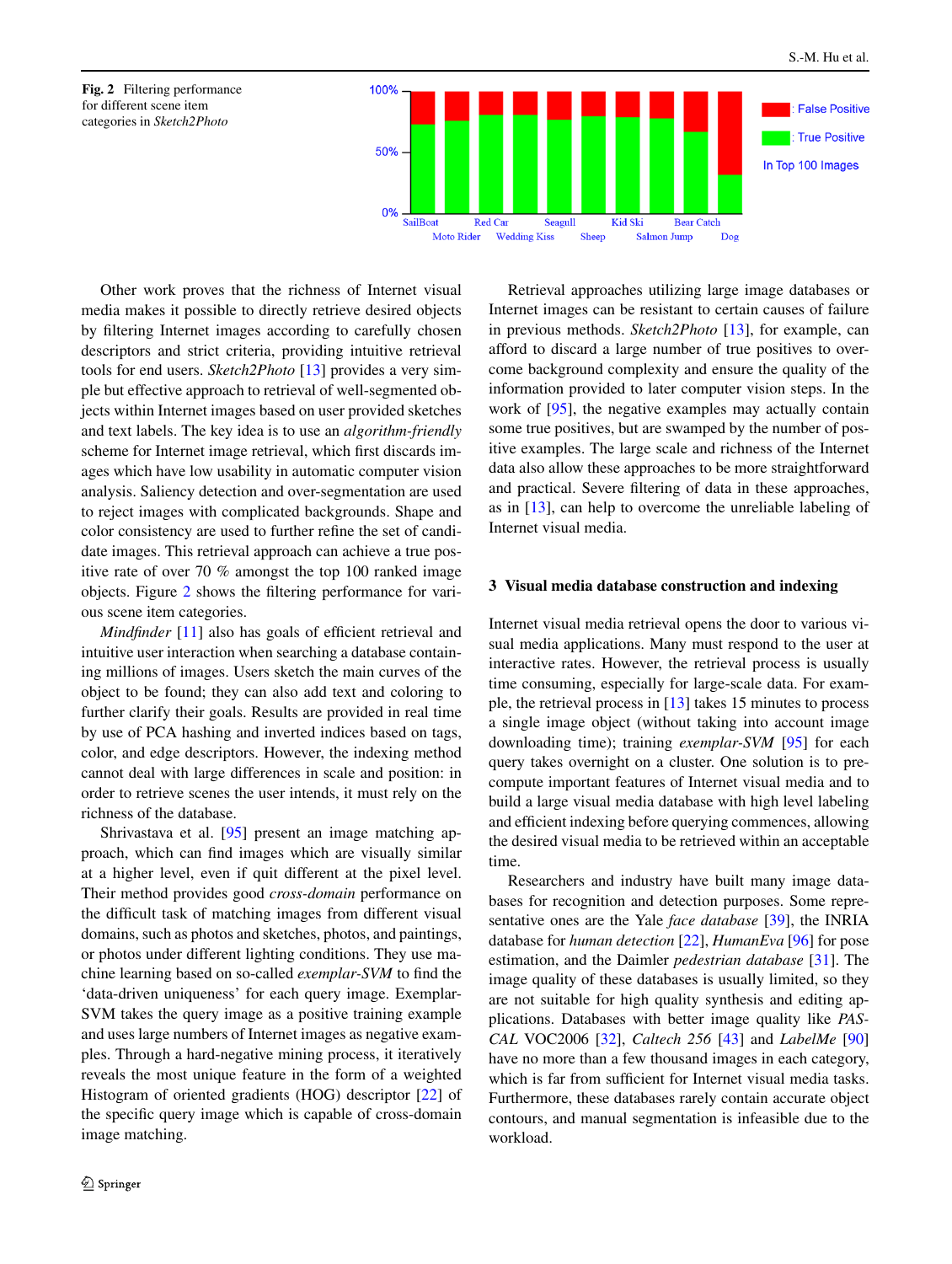

<span id="page-4-1"></span>**Fig. 3** Database quality vs. the highest ranked *N* images in *Pose-Shop*. *Horizontal axis*: number of (ranked) images in the constructed database. *Vertical axis*: true positive ratio of this method; it is consis-

tently higher than for the method used in *Sketch2Photo*. This shows the advantage of using specific descriptors and detectors for particular object categories over using generic descriptors and saliency detectors

Although image resources on the Internet are vast, it is still very difficult to construct a content aware image database as very few of these images have content-based annotation. Various recent algorithms can automatically analyze images in large scale databases to discover specialised content such as *skies* [\[106](#page-11-10)] and *faces* [[9\]](#page-9-23). Amazon's *Mechanical Turk* can also be helpful in such a process [\[104](#page-11-11)], but it should be carefully designed to optimize the division of labor between humans and machines. The recent *Pose-Shop* approach proposed by Chen et al. [\[14\]](#page-9-24) allows almost fully automatic construction of a segmented human image database. Human action keywords were used to collect 3 million images from the Internet which were then filtered to be 'algorithm-friendly' [[13\]](#page-9-5), except that instead of saliency, specialized human, face, and skin detectors were used. The human contour is segmented, with cascade contour filtering used to the contours to match a few manually selected representative poses. Cloth attributes are also computed. The final database contains 400,000 well-segmented human pose images, organized by action, clothing, and pose in a tree structure. Queries can be based on silhouette sketches or skeletons. The accuracy of retrieval is demonstrated in Fig. [3.](#page-4-1)

Other approaches to efficiently query large visual media databases use database hashing. *ShadowDraw* [[68\]](#page-10-22) is a system for guiding freeform object drawing. The system generate a *shadow image* underlying the canvas in realtime when the user draws; the shadow image indicates to the user the best places to draw. The shadow image is composed from a large image database, by blending edge maps of retrieved candidate images automatically. To achieve realtime performance, it must efficiently match local edges in the current drawing with the database of images. This is achieved together with local and global consistency between the sketch and database images by use of a min-hash technique applied to a binary encoding of edge features. The *MindFinder* system also uses inverted file structures as indices to support real-time queries. To retrieve images of everyday products, Chung et al. [[49\]](#page-9-25) use a system based on a *bag of hash bits* (BoHB). This encodes local features of the image in a few hash bits, and represents the entire image by a bag of hash bits. The system is efficient enough for use on mobile devices.

Organizing large scale Internet image data at a higher level is also a difficult task. Heath et al. [\[50](#page-9-26)] construct *image webs* for such collections. These are graphs representing relationships between image pairs containing the same or similar objects. Image webs can be constructed by affine co-segmentation. To increase efficiency, two-phase co-segmentation candidate pairs are selected using CBIR and spectral graph theory. Analyzing image webs can produce visual hyperlinks and summary graphs for image collection exploration applications.

<span id="page-4-0"></span>Overall, however, most organizing and indexing methods for Internet visual media databases concentrate on low level features and existing hashing techniques. A few attempts try to recover high level interconnections. Utilizing this information to build a database with greater semantic structure, and associated hashing algorithms are likely to become increasingly important topics.

#### **4 Visual content synthesis**

We now turn to various applications based on Internet visual media. The first kind uses them to create new content. Content synthesis and montage have long been desired by amateur users yet they are the privilege of the skilled professional, for whom they involve a great deal of tedious work. Various work has considered image synthesis for the purpose of generating artistic images [\[20](#page-9-27), [53](#page-9-28), [54\]](#page-10-23), or realistic images, e.g. using alpha matting [[56](#page-10-24), [70](#page-10-4), [105](#page-11-2)], gradient based blending [[27,](#page-9-29) [87](#page-10-25)] or mean-value coordinates based blending [\[33,](#page-9-30) [123](#page-11-12)]. In recent years, data-driven approaches for image synthesis using large scale image databases or Internet images have provided promising improvements in ease of use and compositing quality.

Diakopoulos et al. [\[26\]](#page-9-31) synthesized a new image from an existing image by replacing a user masked region marked with a *text label*. The masked area is filled using texture synthesis by finding a matching region from an image database containing manually segmented and labeled regions. However, extensive user interaction is still needed. Johnson et al. [\[60](#page-10-26)] generated a composite image from a group of *text*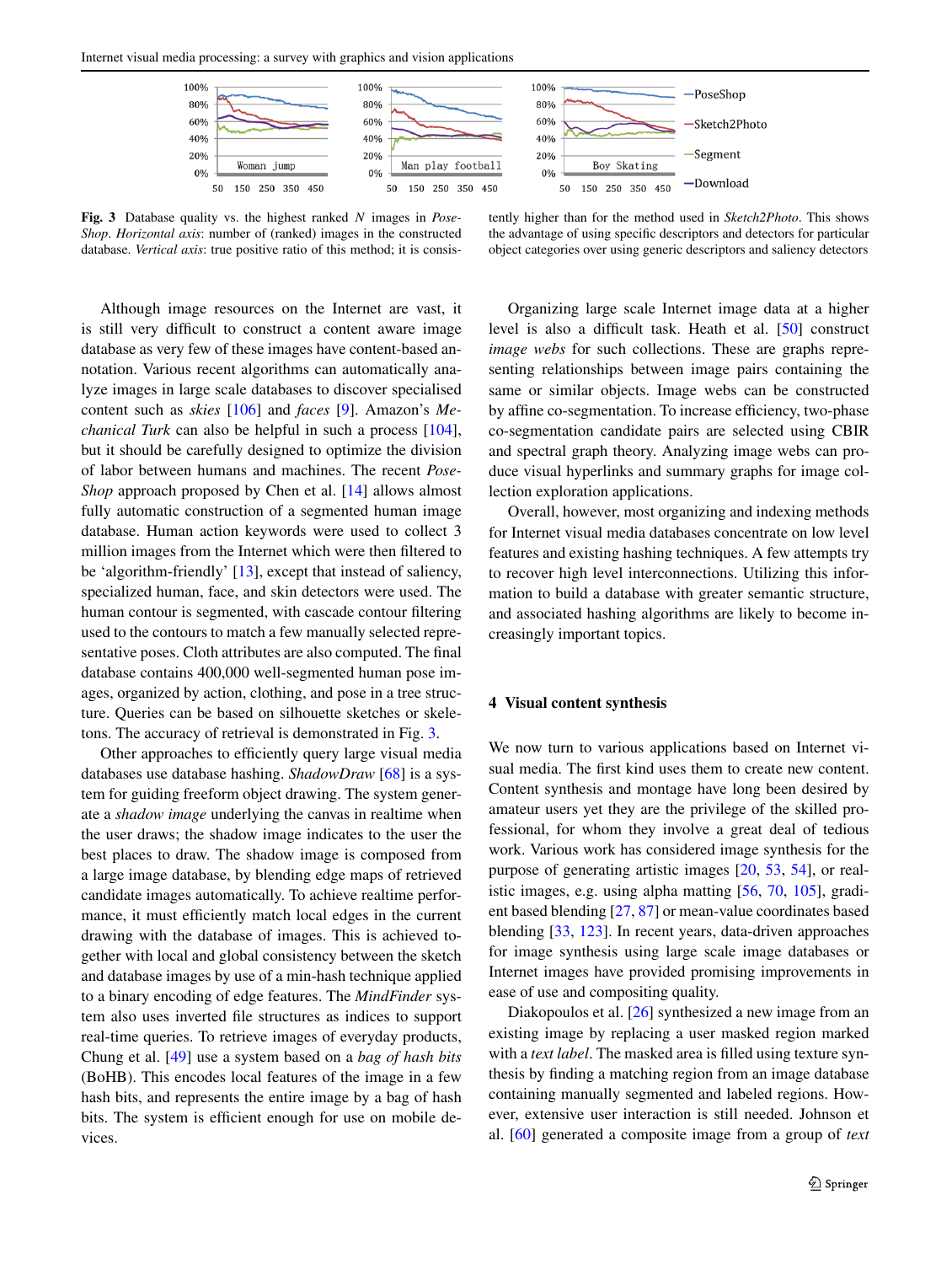<span id="page-5-0"></span>**Fig. 4** Composition results of Sketch2Photo: (**a**) an input sketch plus corresponding text labels; (**b**) the composed picture; (**c**) two further compositions; (**d**) online images retrieved and used during composition. Image adapted from [[13](#page-9-5)]



*labels*. The image is composited using graph cuts from multiple images retrieved from an automatic segmented and labeled image database, using the text labels. The method successfully reduces the time needed for user interaction, but has limited accuracy due to the limitations of automatic image labeling.

Lalonde et al. [\[67](#page-10-6)] presented the *photo clip art* system for inserting objects into an image. The user first specifies a class and a position for the inserted object, which is selected from a clip art database by matching various criteria including camera and lighting conditions. Huang et al. [[55\]](#page-10-13) converted an input image into an Arcimboldo-like stylized image. The input image is first segmented into regions using a mean-shift approach. Next, each region is replaced by a piece of *clip art* from a clip art database with the lowest matching cost. During matching, regions can be refined by merging or splitting to reduce the matching cost. However, this method is limited to a specific type of stylization. Johnson et al. [\[61](#page-10-27)] presented *CG2Real* to increase the realism of a rendered image by using real photographs. First, the rendered image is used to retrieve several similar real images from a large image database. Then, both real images and the rendered image are automatically co-segmented, and each region of the rendered image is enhanced using the real images by processes of color and texture transfer.

The *Sketch2Photo* system [[13\]](#page-9-5) combines *text labels* and *sketches* to select image candidates for Internet image montage. A hybrid image *blending* method is used, which combines the advantages of both Poisson blending and alpha blending, while minimizing the artifacts caused by these approaches. This blending operation has a unique feature designed for Internet images—it uses optimization to generate a numeric score for each blending operation at superpixel level, so it can efficiently compute an optimal combination from all the image candidates to provide the best composition results—see Fig. [4](#page-5-0). Eitz et al. [\[30](#page-9-32)] proposed a similar *PhotoSketcher* system with the goal of synthesizing a new image only given user drawn *sketches*. The synthesized image is blended from several images, each found using a sketch. However, unlike *Sketch2Photo*, users must to put additionally scribbles on each retrieved image to segment the desired object.

Xue et al. [[119](#page-11-13)] take a different data-driven approach to compositing fixed pairs of images. Statistics and visual perception were used together with an image database to determine which features have the most effect on realism in composite images. They used the results to devise a datadriven algorithm which can automatically alter the statistics of the source object so that it is more compatible with the target background image before compositing.

The above methods are limited to synthesis of a single image. To achieve multi-frame synthesis (e.g. for video), the main additional challenge is to maintain consistency of the same object across successive frames, since candidates for all frames usually cannot be found in the database. Chen et al. [\[14](#page-9-24)] proposed the *PoseShop* system, intended for synthesis of personalized images and multi-frame comic strips. It first builds a large human pose database by collecting and automatically segmenting online human images. Personalized Images or comic strips are produced by inputting a 3D human skeleton. Head and clothes swapping techniques are used to overcome the challenges of consistency, as well as to provide personalized results. See Fig. [5.](#page-6-0)

# **5 Visual media editing**

The next application we consider is the editing of visual media. Manipulating and editing existing photographs is a very common requirement.

Various visual media editing tasks have been considered based on use of a few images or videos, such as tone editing [\[52](#page-9-33), [76](#page-10-28)], colorization [\[69](#page-10-29), [113](#page-11-14), [114\]](#page-11-15), edge-aware editing [\[12](#page-9-34), [34,](#page-9-35) [117](#page-11-16)], dehazing [[115,](#page-11-17) [122\]](#page-11-18), detail enhancement [[75,](#page-10-30) [86\]](#page-10-31), edit propagation methods [\[3](#page-8-6), [74](#page-10-32), [118](#page-11-19)], and time-line editing [\[80](#page-10-33)]. Internet visual media can allow editing to become more intelligent and powerful by drawing on existing images and video. Much other similar work on datadriven image editing has been inspired by the well-known work of Hays and Efros [\[48](#page-9-36)] whose *image completion* algorithm is based on a very large online database of photographs. The algorithm completes holes in images using similar image regions from the database. No visible seams result, as similarity of scene images is determined by low level descriptors.

Traditional topics such as color enhancement, color replacement, and colorization can also benefit from the help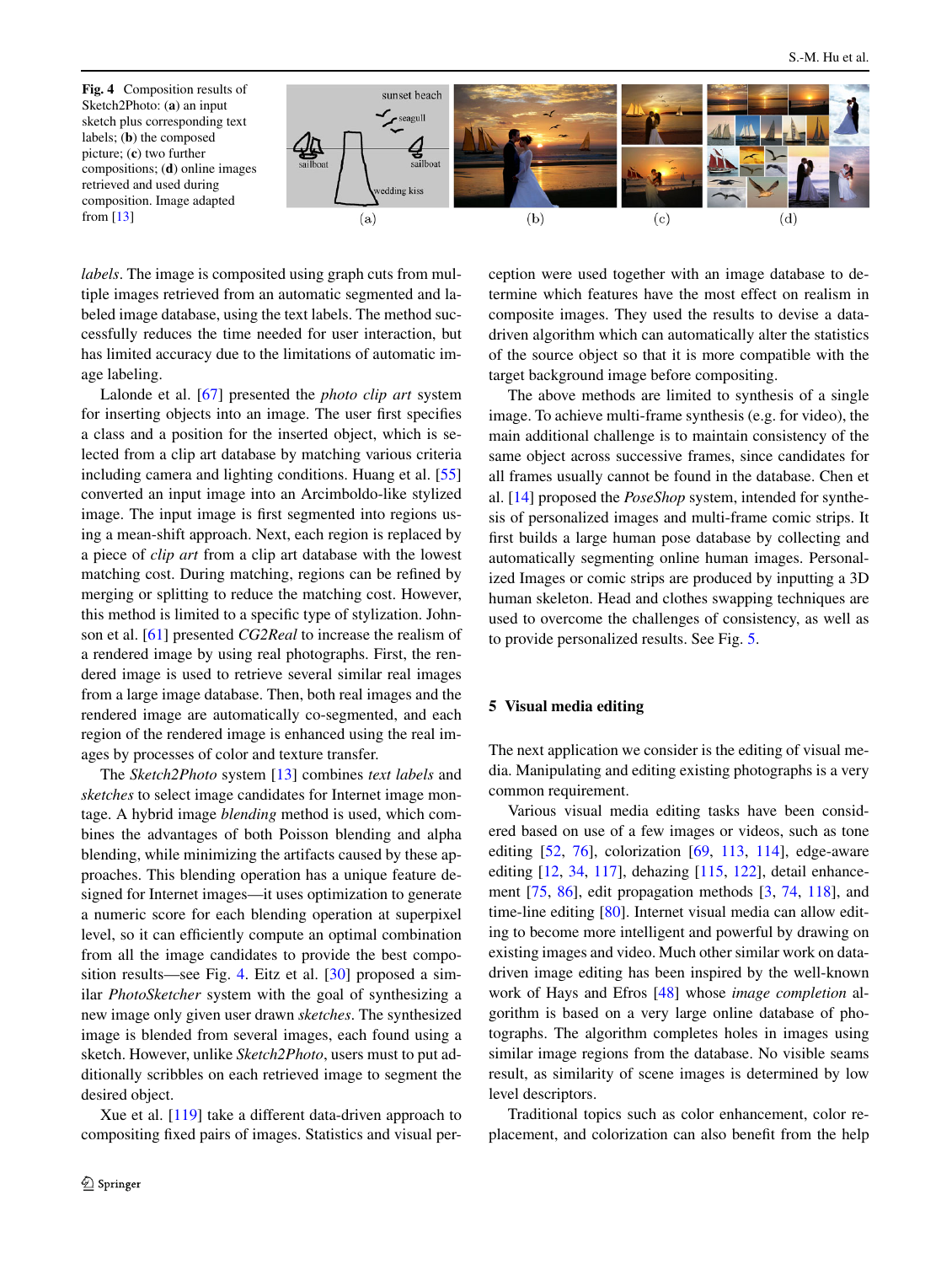<span id="page-6-0"></span>**Fig. 5** PoseShop. *Left*: User provided skeletons (and some head images) for each character. *Right*: a generated photorealistic comic-strip. Image adapted from [[14](#page-9-24)]



of Internet images. Liu et al. [\[79](#page-10-34)] proposed an examplebased illumination independent colorization method. The input grayscale image is compared to several similar color images, obtained from the Internet as references. All are decomposed into an intrinsic component and an illumination component. The intrinsic component of the input image is colorized by analogy to the reference images, and combined with the illumination component of the input image to obtain the final result.

Wang et al. [\[111](#page-11-20)] proposed *color theme enhancement*, which is a data-driven method for recoloring an image which conveys a desired color theme. Color theme enhancement is formulated as an optimization problem which considers the chosen color theme, color constraints and prior knowledge obtained by analyzing an image database. Chia et al. [[18\]](#page-9-11) utilize Internet images for *colorization*. Using a similar framework to Sketch2Photo, the user can provide a text label and an approximate contour for the main foreground object in the image. The system then uses Internet images to find the best matches for color transfer. Multiple transfer results are generated and the desired result can be interactively selected using an intuitive interface.

Goldberg et al. [\[41\]](#page-9-37) extend the framework of *Sketch2- Photo* to *image editing*. Objects in images can be interactively manipulated and edited with the help of similar objects in Internet images. The user provides text labels and an approximate contour of the object as in  $[18]$  $[18]$ , and candidates are retrieved in a similar manner. The main challenge is to deform the retrieved object to agree with the selected object. Their novel alignment deformation algorithm optimizes the deformation both globally and locally along the object contour and inside the compositing seam. The framework supports various editing applications such as object completion, changes in occlusion relationships, and object augmentation and diminution. See Fig. [6.](#page-7-1)

## **6 3D scene reconstruction**

A further class of applications centers around scene reconstruction. Many Internet images have captured the famous tourist attractions. Using these images to reconstruct 3D models and scenes of these attractions is a popular topic. Snavely [\[100](#page-11-21)] has summarized much of this work, so here we discuss some representative examples.

The *Photo Tourism* application of Snavely et al. [[101\]](#page-11-22) provides a 3D interface for interactively exploring a tourist scene through a multitude of photographs of the scene taken from differing viewpoints, with differing camera settings, etc. This method uses image-based modeling to reconstruct a sparse 3D model of the scene and to recover the viewpoint of each photo automatically for exploration. The exploration process can also provide smooth transitions between each viewpoint, with the help of image-based rendering. Further details are given in [\[103](#page-11-23)] of the structure-from-motion and image-based rendering algorithms used.

Again taking a large set of online photos as input, Snavely et al. [\[102](#page-11-24)] also considered how to find a *set of paths* linking interesting, i.e. frequently occurring, regions and viewpoints around such a site. These paths are then used to control image-based rendering, automatically computing sets of views all round a site, panoramas, and paths linking the most important views. These all lead to an improved browsing experience for the user.

Other researchers have considered even more ambitious goals, such as *reconstructing a whole city*. Agarwal et al. [[2\]](#page-8-7) achieved the traditionally impossible goal of building Rome in one day—their system uses parallel distributed matching and 3D reconstruction algorithms to process extremely large image collections. It can reconstruct a city from 150K images in under one day using a 500 core cluster. Frahm et al. [[37\]](#page-9-38) provided further advances in image clustering, stereo fusion and structure from motion to significantly improve performance. Their system can "build Rome in a cloudless day" using a single multicore PC with a modern graphics processor. Goesele et al. [\[40](#page-9-39)] and Furukawa et al. [\[38](#page-9-40)] both use multi-view stereo methods on large image data collections for *scene reconstruction*. The focus is on choice of appropriate subsets of images for matching in parallel.

Other problems tackled include the recovery of the *reflectance* of a static scene [[44\]](#page-9-41) to enable relighting purposes with the help of image collection, and an adaptation of photometric stereo for use on a large Internet-based set of images of a scene that computes both *global illumination* in each image and *surface orientation* at certain positions in the scene. This enables *scene summaries* to be generated [\[97](#page-11-25)],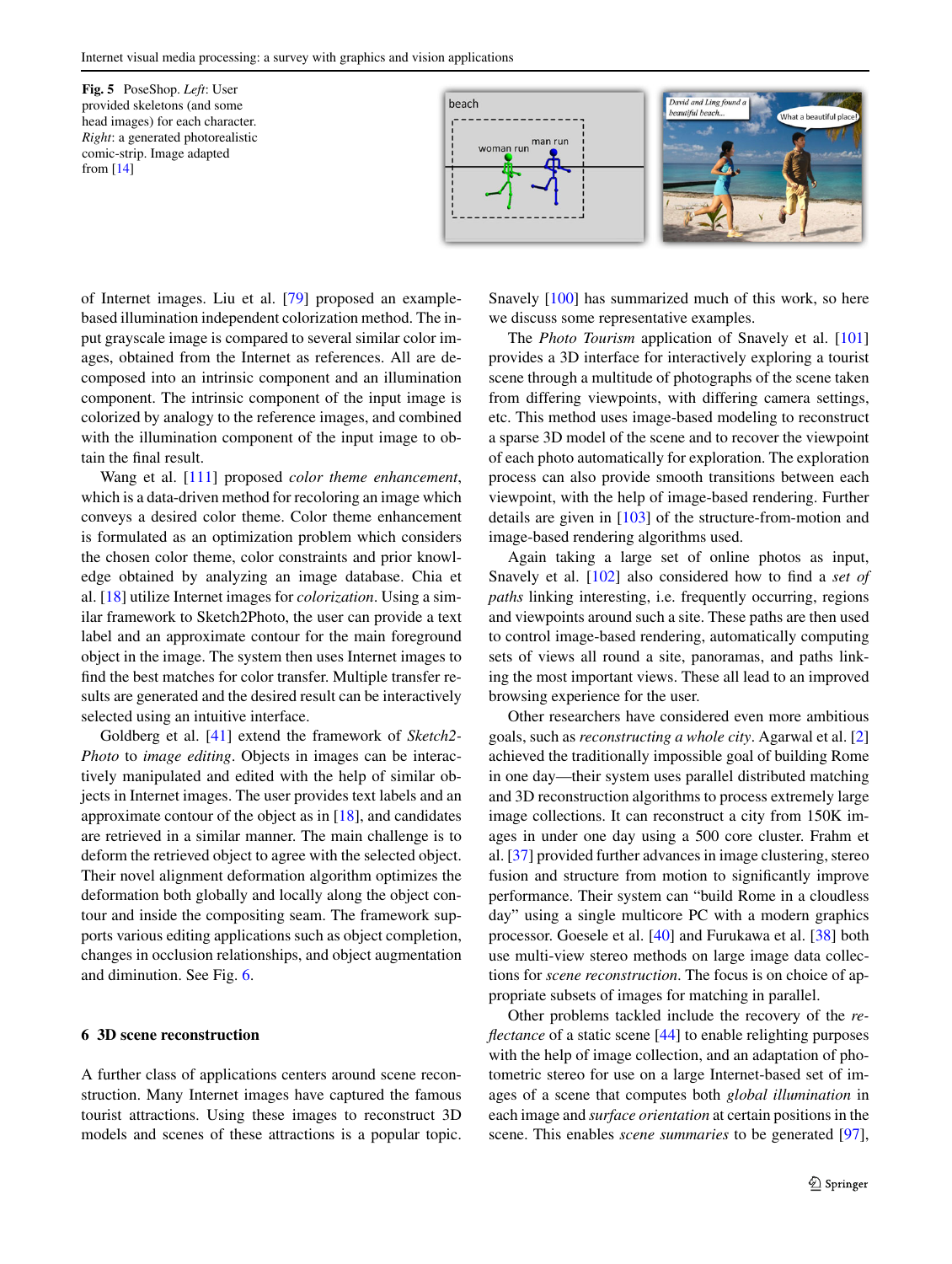<span id="page-7-1"></span>

<span id="page-7-0"></span>**Fig. 6** Object-based image manipulation: (**a**) original image with object (horse) selected in red, and augmentation (jockey) sketched *in green*; (**b**) output image containing the added jockey and other regions

of the source horse (saddle, reins, shadows); (**c**) alternative results (**d**) Internet photos used as sources. Image adapted from [\[41\]](#page-9-37)

and more interestingly, the *weather* to be estimated in each image [[94\]](#page-10-35).

# **7 Visual media understanding**

The final application area we consider is visual media understanding. In addition to specific applications like compositing, editing, and reconstruction, many Internet visual media applications aim to provide or make use of better understanding of visual media, either in a single item such as an image, or in a large set of related visual media, where the goal may be to identify a common property, or to summarize the media in some way, for example.

Various methods have advanced understanding of properties of a single image taken from a large image collection. Kennedy et al. [\[64](#page-10-36)] used Flickr to show that the metadata and tags of photograph can help improve the efficiency of vision algorithms. Kuthirummal et al. [[66\]](#page-10-37) showed how to determine *camera settings* and parameters for each image in a large set of online photographs captured in an uncontrolled manner, without knowledge of the cameras. Liu et al. [[77\]](#page-10-14) provide a way to determine the *best views* of 3D shapes based on images of them retrieved from the Internet.

Recently, much work has been done on image scene *recognition* and *classification* using visual, textual, temporal, and metadata information, especially geotagging of large image collections [[21,](#page-9-42) [62,](#page-10-38) [72,](#page-10-39) [73,](#page-10-40) [88\]](#page-10-41).

We first consider recognition. Quack et al. [\[88](#page-10-41)] consider recognizing objects from 200,000 community photos covering 700 square kilometers. They first cluster images according to visual, text, and spatial information. Then they use data-mining to assign appropriate text labels for each cluster, and further link it to a Wikipedia article. Finally verification is applied by checking consistency between the contents of the article and the assigned image cluster. The whole process is fully unsupervised and can be used for auto-annotation of new images. Li et al. [[72\]](#page-10-39) use 2D image features and 3D geometric constraints to summarize noisy Internet images of well-known landmarks such as the Statue of Liberty, and to build 3D models of them. The summarization and 3D models are then used for scene recognition for new images. Their method can distinguish and classify images in a database of different statues world-wide. Kalogerakis et al. [\[62](#page-10-38)] use geolocation for a sequence of photos with time-stamps. Using 6 million training images from Flickr, they train a prior distribution for travel that indicates the likelihood of travel endpoints in a certain time interval, and also the image likelihood for each location. The geolocation of a new image sequence is then decided by maximum likelihood methods. This approach can find accurate geolocation without recognizing the landmarks themselves. Zheng et al. [\[124](#page-11-26)] show how to *recognize* and *model sites* on a world-scale. Using an extensive list of such sites, they build visual models by image matching and clustering techniques. Their methods rely on English tour information websites; other languages are ignored, which limits recognition and model construction.

Turning to classification, Crandall et al. [\[21\]](#page-9-42) use a mean shift approach to cluster the geotaggings harvested from 35 million photos in Flickr. This step can find the most popular places for people to take photos. Then this large photo collection is classified into these locations using a combination of textual, visual, and temporal features. Li et al. [\[73\]](#page-10-40) studied landmark classification on a collection of 30 million images in which 2 million were labeled. They used multiclass SVM and bag-of-word SIFT features to achieve the classification. They also demonstrated that the temporal sequence of photos taken by a photographer used in conjunction with structured SVM allows greatly improved classification accuracy. These works shows the power of large scale databases for classification of photos of landmarks.

Other methods consider common properties of a set of images or attempt to summarize a set of images from a large image collection. In [[72](#page-10-39)], the summarization and 3D modeling of a site of interest like the Statue of Liberty is based on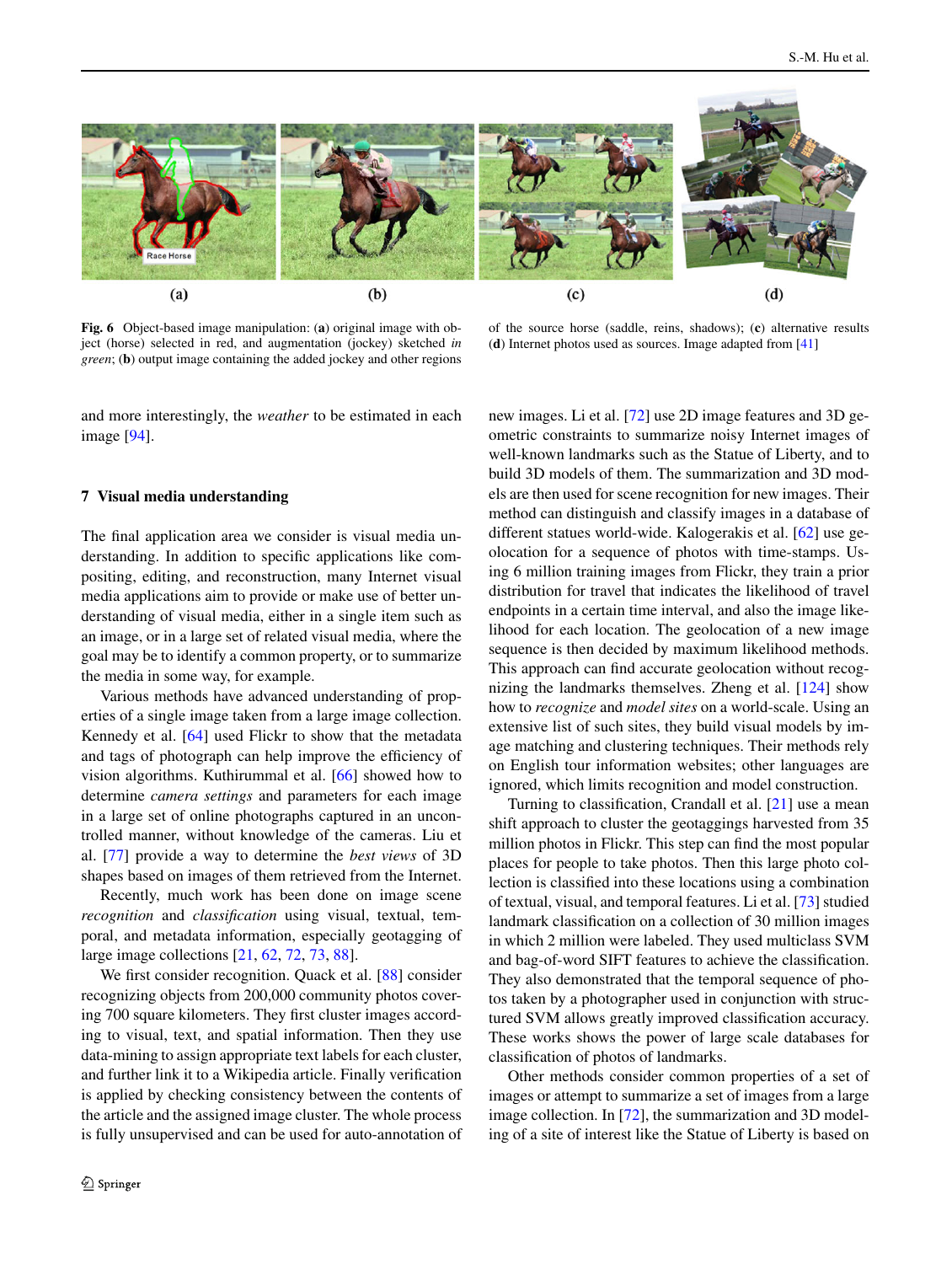an *iconic scene graph*, which consists of an iconic view of each image cluster clustered by GIST features [[84\]](#page-10-42), which is a low dimensional descriptor of a scene image. This iconic scene graph reveals the main aspects of the site and their geometric relationships. However, the process of finding iconic view discards many images and affects 3D modeling quality. Berg et al. [[8\]](#page-9-43) show how to automatically find *representative images* for chosen object categories. This could be very useful for large scale image data organization and exploration. Fiss et al. [[36\]](#page-9-44) consider how to *select still frames* from video for use as representative portraits. This work takes further steps towards modeling human perception, and could be extended to other subjects such as full body representative pose selection from sports video. Doersch et al. [\[28](#page-9-45)] show how to automatically retrieve most characteristic visual elements of a city, using a large geotagged image database. For example, certain balconies, windows, and street signs are characteristic of Paris. The method is currently limited to finding symbolic local elements of man made structures. Extending their method to large structures and natural elements would be an interesting attempt towards providing stylistic narratives of the whole world.

## <span id="page-8-0"></span>**8 Conclusions**

We have summarized recent research that organizes and utilizes large collections or databases of images and videos for purposes of assisting visual media analysis, manipulation, synthesis, reconstruction, and understanding. As already explained, most methods of organizing and indexing Internet visual media data are based on low level features and existing hashing techniques, with limited attempts to recover high level information and its interconnections. Utilizing such information to build databases with more semantic structure, and suitable indexing algorithms for such data are likely to become increasingly the focus of attention. The key to many applications lies in prepossessing visual media so that useful or interesting data can be rapidly found, and deciding what descriptors are best suited to a wide range of applications is an important open question.

Limitations of algorithmic efficiency also prevent full utilization of the huge amount of Internet visual media. Current methods work at most with millions of Internet images, which represent only a small portion. The more images that can be used, the better the results that can be expected. While parallelization will help, it is only part of the solution, and many core image processing techniques such as segmentation, feature extraction and classification are still potentially bottlenecks in any pipeline. Further work is needed on these topics.

There is a growing amount of work that tries to utilize all kinds of information in large scale data collections, not only visual information, but also metadata such as text tags, geotags, and temporal information. Event tags on images in social network web-sites are another potentially useful source of information, and in the longer term, it is possible that useful information can be inferred from the contextual information provided by such sites—for example, where a user lives or went on holiday can give clues to the content of a photo.

Finally, we note that work utilizing large collections of *video* is still scarce. Although it is natural to extend most image applications to video (see, for example, recent work that explores videos of famous scenes [\[108](#page-11-27)]), several reasons limit the ability to do this. Apart from the obvious limitation of processing time, many image processing and vision algorithms give unstable results when applied to video, or at least produce results with poor temporal coherence. Temporal coherence can be enforced in optimization frameworks, for example, but at the expense of even more computationally expensive procedures than processing the data frame by frame. Even state-of-the-art video object extraction methods may work well on some examples with minimum user interaction, but may fail if applied to a large collection of video data. Further, efficient, algorithms more specifically intended for Internet scale video collections are urgently needed, as exemplified by a recent paper on efficient video composition [\[116](#page-11-28)]. The idea of using 'algorithm-friendly' schemes to prune away videos that cannot be processed well automatically has yet to be applied.

<span id="page-8-2"></span>**Acknowledgements** This work was supported by the National Basic Research Project of China (Project Number 2011CB302205), the Natural Science Foundation of China (Project Number 61120106007 and 61103079), and the National High Technology Research and Development Program of China (Project Number 2012AA011802), and an EPSRC Travel Grant.

#### <span id="page-8-7"></span><span id="page-8-6"></span><span id="page-8-1"></span>**References**

- 1. Achanta, R., Hemami, S., Estrada, F., Susstrunk, S.: Frequencytuned salient region detection. In: Proceedings of IEEE CVPR, pp. 1597–1604 (2009)
- <span id="page-8-5"></span>2. Agarwal, S., Snavely, N., Simon, I., Seitz, S., Szeliski, R.: Building Rome in a day. In: Proceedings of IEEE ICCV, pp. 72–79 (2009)
- <span id="page-8-4"></span>3. An, X., Pellacini, F.: Appprop: all-pairs appearance-space edit propagation. ACM Trans. Graph. **27**(3), 40:1–40:9 (2008)
- <span id="page-8-3"></span>4. Bagon, S., Boiman, O., Irani, M.: What is a good image segment? A unified approach to segment extraction. In: Proceedings of ECCV, pp. 30–44. Springer, Berlin (2008)
- 5. Bai, X., Li, Q., Latecki, L., Liu, W., Tu, Z.: Shape band: a deformable object detection approach. In: Proceedings of IEEE CVPR, pp. 1335–1342 (2009)
- 6. Bai, X., Yang, X., Latecki, L.J., Liu, W., Tu, Z.: Learning context-sensitive shape similarity by graph transduction. IEEE Trans. Pattern Anal. Mach. Intell. **32**(5), 861–874 (2010)
- 7. Belongie, S., Malik, J., Puzicha, J.: Shape matching and object recognition using shape contexts. IEEE Trans. Pattern Anal. Mach. Intell. **24**(4), 509–522 (2002)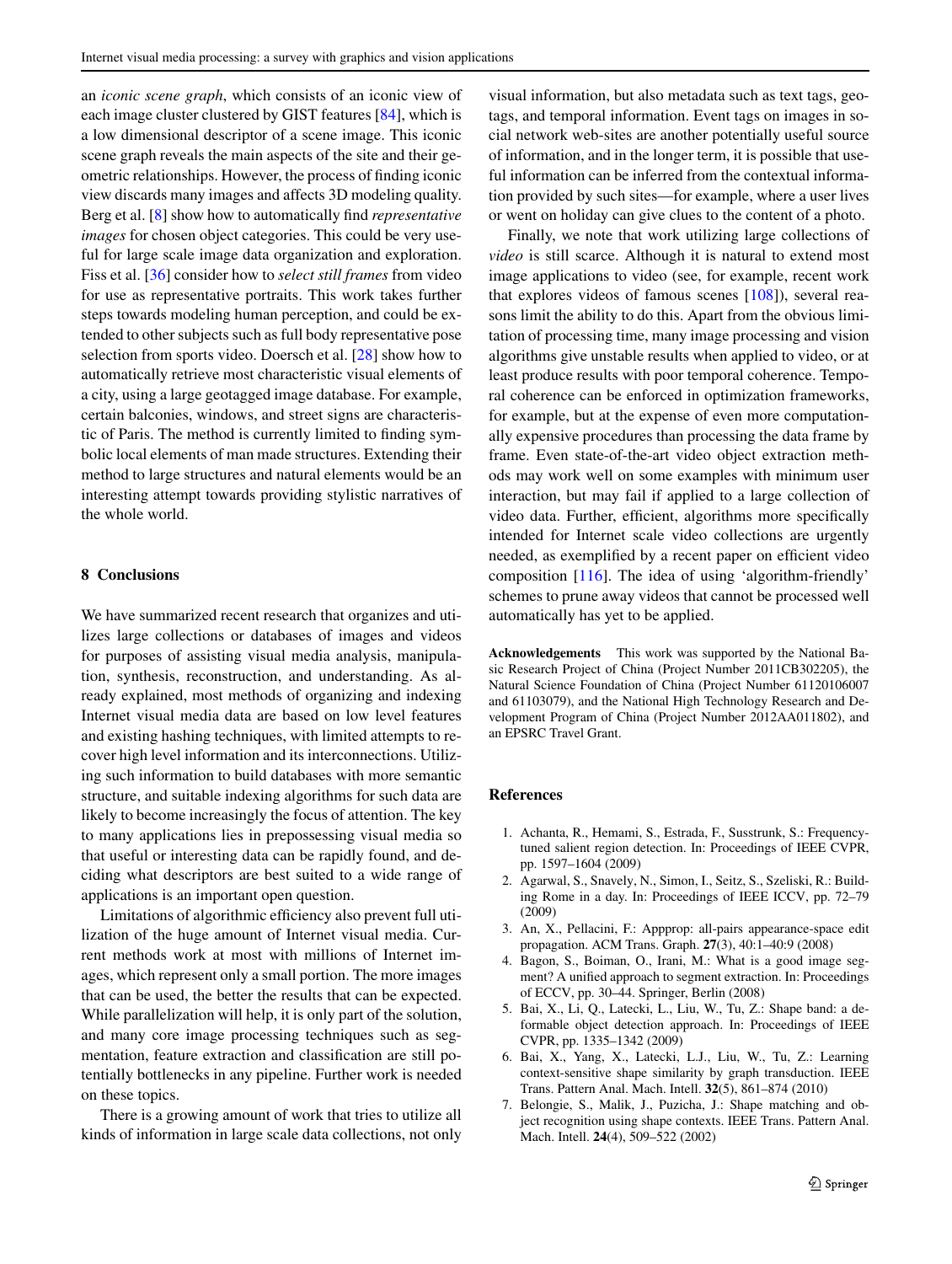- <span id="page-9-43"></span><span id="page-9-23"></span><span id="page-9-17"></span><span id="page-9-0"></span>8. Berg, T., Berg, A.: Finding iconic images. In: Proceedings of IEEE CVPR, pp. 1–8 (2009)
- <span id="page-9-34"></span>9. Bitouk, D., Kumar, N., Dhillon, S., Belhumeur, P., Nayar, S.K.: Face swapping: automatically replacing faces in photographs. ACM Trans. Graph. **27**(3), 39:1–39:8 (2008)
- <span id="page-9-5"></span>10. Boykov, Y., Funka-Lea, G.: Graph cuts and efficient n-d image segmentation. Int. J. Comput. Vis. **70**(2), 109–131 (2006)
- <span id="page-9-24"></span>11. Cao, Y., Wang, H., Wang, C., Li, Z., Zhang, L., Zhang, L.: Mindfinder: interactive sketch-based image search on millions of images. In: Proceedings of MM, pp. 1605–1608. ACM, New York (2010)
- <span id="page-9-1"></span>12. Chen, J., Paris, S., Durand, F.: Real-time edge-aware image processing with the bilateral grid. ACM Trans. Graph. **26**(3), 103:1– 103:9 (2007)
- <span id="page-9-3"></span>13. Chen, T., Cheng, M.M., Tan, P., Shamir, A., Hu, S.M.: Sketch2photo: Internet image montage. ACM Trans. Graph. **28**(5), 124:1–124:10 (2009)
- <span id="page-9-10"></span>14. Chen, T., Tan, P., Ma, L.Q., Cheng, M.M., Shamir, A., Hu, S.M.: Poseshop: human image database construction and personalized content synthesis. IEEE Trans. Vis. Comput. Graph. **19** (2013). <http://doi.ieeecomputersociety.org/10.1109/TVCG.2012.148>
- <span id="page-9-11"></span>15. Cheng, M.M., Zhang, G.X.: Connectedness of random walk segmentation. IEEE Trans. Pattern Anal. Mach. Intell. **33**(1), 200– 202 (2011)
- <span id="page-9-4"></span>16. Cheng, M.M., Zhang, F.L., Mitra, N.J., Huang, X., Hu, S.M.: Repfinder: finding approximately repeated scene elements for image editing. ACM Trans. Graph. **29**, 83:1–83:8 (2008)
- <span id="page-9-27"></span>17. Cheng, M.M., Zhang, G.X., Mitra, N., Huang, X., Hu, S.M.: Global contrast based salient region detection. In: Proceedings of IEEE CVPR, pp. 409–416 (2011)
- <span id="page-9-42"></span>18. Chia, A.Y.S., Zhuo, S., Gupta, R.K., Tai, Y.W., Cho, S.Y., Tan, P., Lin, S.: Semantic colorization with Internet images. ACM Trans. Graph. **30**(6), 156 (2011)
- <span id="page-9-18"></span>19. Christopoulos, C., Skodras, A., Ebrahimi, T.: The jpeg2000 still image coding system: an overview. IEEE Trans. Consum. Electron. **46**(4), 1103–1127 (2000)
- <span id="page-9-16"></span>20. Cong, L., Tong, R., Dong, J.: Selective image abstraction. Vis. Comput. **27**(3), 187–198 (2011)
- <span id="page-9-13"></span>21. Crandall, D.J., Backstrom, L., Huttenlocher, D., Kleinberg, J.: Mapping the world's photos. In: Proceedings of WWW, pp. 761– 770. ACM, New York (2009)
- <span id="page-9-6"></span>22. Dalal, N., Triggs, B.: Histograms of oriented gradients for human detection. In: Proceedings of IEEE CVPR, vol. 1, pp. 886–893 (2005)
- <span id="page-9-31"></span><span id="page-9-29"></span>23. Datta, R., Joshi, D., Li, J., Wang, J.Z.: Image retrieval: ideas, influences, and trends of the new age. ACM Comput. Surv. **40**(2), 5:1–50:60 (2008)
- <span id="page-9-45"></span>24. Del Bimbo, A., Pala, P.: Visual image retrieval by elastic matching of user sketches. IEEE Trans. Pattern Anal. Mach. Intell. **19**(2), 121–132 (1997)
- <span id="page-9-14"></span>25. Desimone, R., Duncan, J.: Neural mechanisms of selective visual attention. Annu. Rev. Neurosci. **18**(1), 193–222 (1995)
- 26. Diakopoulos, N., Essa, I., Jain, R.: Content based image synthesis. In: Proceedings of CIVR, pp. 299–307 (2004)
- <span id="page-9-32"></span>27. Ding, M., Tong, R.F.: Content-aware copying and pasting in images. Vis. Comput. **26**(6–8), 721–729 (2010)
- 28. Doersch, C., Singh, S., Gupta, A., Sivic, J., Efros, A.A.: What makes Paris look like Paris? ACM Trans. Graph. **31**(4), 101:1– 101:9 (2012)
- 29. Eitz, M., Hildebrand, K., Boubekeur, T., Alexa, M.: Sketchbased image retrieval: benchmark and bag-of-features descriptors. IEEE Trans. Vis. Comput. Graph. **17**(11), 1624–1636 (2011)
- 30. Eitz, M., Richter, R., Hildebrand, K., Boubekeur, T., Alexa, M.: Photosketcher: interactive sketch-based image synthesis. IEEE Comput. Graph. Appl. **31**(6), 56–66 (2011)
- <span id="page-9-35"></span><span id="page-9-30"></span><span id="page-9-21"></span><span id="page-9-20"></span>31. Enzweiler, M., Gavrila, D.M.: Monocular pedestrian detection: survey and experiments. IEEE Trans. Pattern Anal. Mach. Intell. **31**(12), 2179–2195 (2009)
- <span id="page-9-15"></span>32. Everingham, M., Zisserman, A., Williams, C.K.I., van Gool, L.: The PASCAL Visual Object Classes Challenge 2006 (VOC2006) Results (2006). [http://www.pascal-network.org/](http://www.pascal-network.org/challenges/VOC/voc2006/results.pdf) [challenges/VOC/voc2006/results.pdf](http://www.pascal-network.org/challenges/VOC/voc2006/results.pdf)
- <span id="page-9-44"></span><span id="page-9-38"></span>33. Farbman, Z., Hoffer, G., Lipman, Y., Cohen-Or, D., Lischinski, D.: Coordinates for instant image cloning. ACM Trans. Graph. **28**(3), 67:1–67:9 (2009)
- 34. Fattal, R., Carroll, R., Agrawala, M.: Edge-based image coarsening. ACM Trans. Graph. **29**(1), 6 (2009)
- <span id="page-9-40"></span>35. Feng, B., Cao, J., Bao, X., Bao, L., Zhang, Y., Lin, S., Yun, X.: Graph-based multi-space semantic correlation propagation for video retrieval. Vis. Comput. **27**(1), 21–34 (2011)
- <span id="page-9-19"></span>36. Fiss, J., Agarwala, A., Curless, B.: Candid portrait selection from video. ACM Trans. Graph. **30**(6), 128:1–128:8 (2011)
- <span id="page-9-39"></span>37. Frahm, J.M., Fite-Georgel, P., Gallup, D., Johnson, T., Raguram, R., Wu, C., Jen, Y.H., Dunn, E., Clipp, B., Lazebnik, S., Pollefeys, M.: Building Rome on a cloudless day. In: Proceedings of ECCV, pp. 368–381. Springer, Berlin (2010)
- <span id="page-9-37"></span>38. Furukawa, Y., Curless, B., Seitz, S., Szeliski, R.: Towards Internet-scale multi-view stereo. In: Proceedings of IEEE CVPR, pp. 1434–1441 (2010)
- <span id="page-9-2"></span>39. Georghiades, A.S., Belhumeur, P.N., Kriegman, D.J.: From few to many: illumination cone models for face recognition under variable lighting and pose. IEEE Trans. Pattern Anal. Mach. Intell. **23**(6), 643–660 (2001)
- <span id="page-9-41"></span><span id="page-9-22"></span>40. Goesele, M., Snavely, N., Curless, B., Hoppe, H., Seitz, S.: Multi-view stereo for community photo collections. In: Proceedings of IEEE ICCV, pp. 1–8 (2007)
- <span id="page-9-7"></span>41. Goldberg, C., Chen, T., Zhang, F.L., Shamir, A., Hu, S.M.: Datadriven object manipulation in images. Comput. Graph. Forum **31**(2pt1), 265–274 (2012)
- <span id="page-9-9"></span>42. Grady, L.: Random walks for image segmentation. IEEE Trans. Pattern Anal. Mach. Intell. **28**(11), 1768–1783 (2006)
- <span id="page-9-8"></span>43. Griffin, G., Holub, A., Perona, P.: Caltech-256 object category dataset. Technical report (2007)
- 44. Haber, T., Fuchs, C., Bekaer, P., Seidel, H.P., Goesele, M., Lensch, H.: Relighting objects from image collections. In: Proceedings of IEEE CVPR, pp. 627–634 (2009)
- <span id="page-9-36"></span><span id="page-9-25"></span>45. Han, D., Sonka, M., Bayouth, J.E., Wu, X.: Optimal multipleseams search for image resizing with smoothness and shape prior. Vis. Comput. **26**(6–8), 749–759 (2010)
- 46. Harel, J., Koch, C., Perona, P.: Graph-based visual saliency. In: Proceedings of NIPS, Cambridge, MA, pp. 545–552 (2006)
- <span id="page-9-26"></span>47. Hata, M., Toyoura, M., Mao, X.: Automatic generation of accentuated pencil drawing with saliency map and LIC. Vis. Comput. **28**(6–8), 657–668 (2012)
- <span id="page-9-12"></span>48. Hays, J., Efros, A.A.: Scene completion using millions of photographs. ACM Trans. Graph. **26**(3), 4:1–4:7 (2007)
- <span id="page-9-33"></span>49. He, J., Feng, J., Liu, X., Cheng, T., Lin, T.H., Chung, H., Chang, S.F.: Mobile product search with bag of hash bits and boundary reranking. In: Proceedings of IEEE CVPR, pp. 3005–3012 (2012)
- <span id="page-9-28"></span>50. Heath, K., Gelfand, N., Ovsjanikov, M., Aanjaneya, M., Guibas, L.: Image webs: computing and exploiting connectivity in image collections. In: Proceedings of IEEE CVPR, pp. 3432–3439 (2010)
- 51. Hirata, K., Kato, T.: Query by visual example content based image retrieval. In: Proceedings of EDBT' 92, pp. 56–71. Springer, London (1992)
- 52. Huang, H., Xiao, X.: Example-based contrast enhancement by gradient mapping. Vis. Comput. **26**(6–8), 731–738 (2010)
- 53. Huang, H., Zang, Y., Li, C.F.: Example-based painting guided by color features. Vis. Comput. **26**(6–8), 933–942 (2010)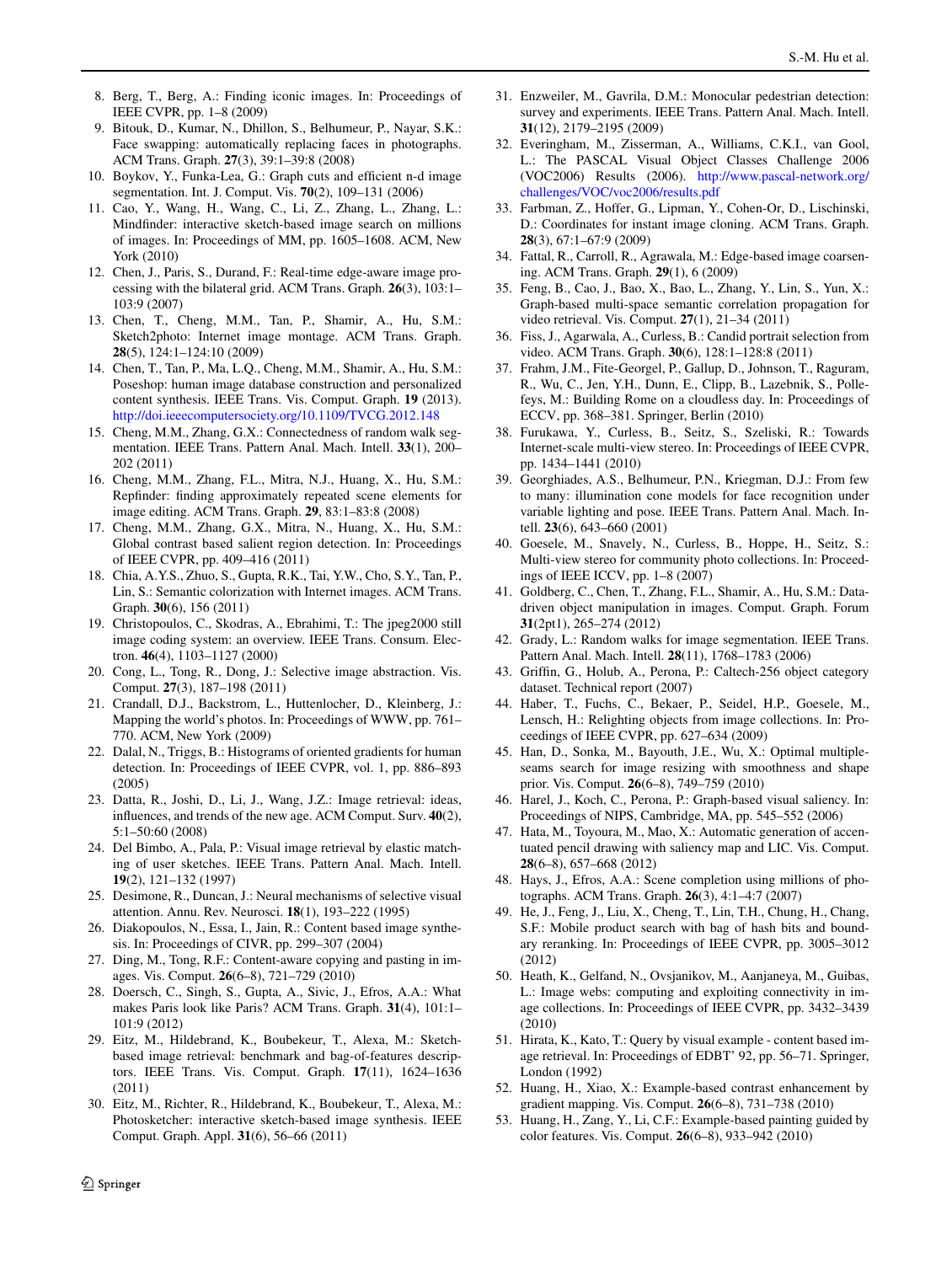- <span id="page-10-24"></span><span id="page-10-23"></span><span id="page-10-13"></span><span id="page-10-10"></span>54. Huang, H., Fu, T.N., Li, C.F.: Painterly rendering with contentdependent natural paint strokes. Vis. Comput. **27**(9), 861–871 (2011)
- <span id="page-10-8"></span>55. Huang, H., Zhang, L., Zhang, H.C.: Arcimboldo-like collage using Internet images. ACM Trans. Graph. **30**(6), 155:1–155:8 (2011)
- <span id="page-10-17"></span>56. Huang, M.C., Liu, F., Wu, E.: A gpu-based matting Laplacian solver for high resolution image matting. Vis. Comput. **26**(6–8), 943–950 (2010)
- <span id="page-10-26"></span>57. Itti, L., Koch, C., Niebur, E.: A model of saliency-based visual attention for rapid scene analysis. IEEE Trans. Pattern Anal. Mach. Intell. **20**(11), 1254–1259 (1998)
- <span id="page-10-27"></span>58. Jin, Y., Liu, L., Wu, Q.: Nonhomogeneous scaling optimization for realtime image resizing. Vis. Comput. **26**(6–8), 769–778 (2010)
- <span id="page-10-38"></span>59. Jing, Y., Baluja, S.: Visualrank: applying pagerank to large-scale image search. IEEE Trans. Pattern Anal. Mach. Intell. **30**(11), 1877–1890 (2008)
- <span id="page-10-1"></span>60. Johnson, M., Brostow, G.J., Shotton, J., Arandjelovic, O., Kwa- ´ tra, V., Cipolla, R.: Semantic photo synthesis. Comput. Graph. Forum **25**(3), 407–413 (2006)
- <span id="page-10-36"></span>61. Johnson, M.K., Dale, K., Avidan, S., Pfister, H., Freeman, W.T., Matusik, W.: Cg2real: improving the realism of computer generated images using a large collection of photographs. IEEE Trans. Vis. Comput. Graph. **17**(9), 1273–1285 (2011)
- <span id="page-10-9"></span>62. Kalogerakis, E., Vesselova, O., Hays, J., Efros, A., Hertzmann, A.: Image sequence geolocation with human travel priors. In: Proceedings of IEEE ICCV, pp. 253–260 (2009)
- <span id="page-10-37"></span>63. Kass, M., Witkin, A., Terzopoulos, D.: Snakes: active contour models. Int. J. Comput. Vis. **1**(4), 321–331 (1988)
- <span id="page-10-6"></span>64. Kennedy, L., Naaman, M., Ahern, S., Nair, R., Rattenbury, T.: How flickr helps us make sense of the world: context and content in community-contributed media collections. In: Proceedings of MM, pp. 631–640. ACM, New York (2007)
- <span id="page-10-22"></span>65. Koch, C., Ullman, S.: Shifts in selective visual attention: towards the underlying neural circuitry. Hum. Neurobiol. **4**(4), 219–227 (1985)
- <span id="page-10-29"></span>66. Kuthirummal, S., Agarwala, A., Goldman, D.B., Nayar, S.K.: Priors for large photo collections and what they reveal about cameras. In: Proceedings of ECCV, pp. 74–87. Springer, Berlin (2008)
- <span id="page-10-4"></span>67. Lalonde, J.F., Hoiem, D., Efros, A.A., Rother, C., Winn, J., Criminisi, A.: Photo clip art. ACM Trans. Graph. **26**(3), 3:1–3:10 (2007)
- <span id="page-10-16"></span>68. Lee, Y.J., Zitnick, C.L., Cohen, M.F.: Shadowdraw: real-time user guidance for freehand drawing. ACM Trans. Graph. **30**, 27:1–27:10 (2011)
- <span id="page-10-39"></span>69. Levin, A., Lischinski, D., Weiss, Y.: Colorization using optimization. ACM Trans. Graph. **23**(3), 689–694 (2004)
- <span id="page-10-40"></span>70. Levin, A., Lischinski, D., Weiss, Y.: A closed-form solution to natural image matting. IEEE Trans. Pattern Anal. Mach. Intell. **30**(2), 228–242 (2008)
- <span id="page-10-32"></span>71. Lew, M.S., Sebe, N., Djeraba, C., Jain, R.: Content-based multimedia information retrieval: state of the art and challenges. ACM Trans. Multimed. Comput. Commun. Appl. **2**(1), 1–19 (2006)
- 72. Li, X., Wu, C., Zach, C., Lazebnik, S., Frahm, J.M.: Modeling and recognition of landmark image collections using iconic scene graphs. In: Proceedings of ECCV, pp. 427–440. Springer, Berlin (2008)
- 73. Li, Y., Crandall, D., Huttenlocher, D.: Landmark classification in large-scale image collections. In: Proceedings of IEEE ICCV, pp. 1957–1964 (2009)
- 74. Li, Y., Ju, T., Hu, S.M.: Instant propagation of sparse edits on images and videos. Comput. Graph. Forum **29**(7), 2049–2054 (2010)
- <span id="page-10-30"></span><span id="page-10-28"></span><span id="page-10-14"></span><span id="page-10-11"></span>75. Ling, Y., Yan, C., Liu, C., Wang, X., Li, H.: Adaptive tonepreserved image detail enhancement. Vis. Comput. **28**(6–8), 733–742 (2012)
- <span id="page-10-34"></span><span id="page-10-33"></span>76. Lischinski, D., Farbman, Z., Uyttendaele, M., Szeliski, R.: Interactive local adjustment of tonal values. ACM Trans. Graph. **25**(3), 646–653 (2006)
- 77. Liu, H., Zhang, L., Huang, H.: Web-image driven best views of 3d shapes. Vis. Comput. **28**(3), 279–287 (2012)
- <span id="page-10-12"></span>78. Liu, T., Yuan, Z., Sun, J., Wang, J., Zheng, N., Tang, X., Shum, H.Y.: Learning to detect a salient object. IEEE Trans. Pattern Anal. Mach. Intell. **33**(2), 353–367 (2011)
- <span id="page-10-0"></span>79. Liu, X., Wan, L., Qu, Y., Wong, T.T., Lin, S., Leung, C.S., Heng, P.A.: Intrinsic colorization. ACM Trans. Graph. **27**(5), 152:1– 152:9 (2008)
- <span id="page-10-7"></span>80. Lu, S.P., Zhang, S.H., Wei, J., Hu, S.M., Martin, R.R.: Time-line editing of objects in video. IEEE Trans. Vis. Comput. Graph. **19** (2013). [http://doi.ieeecomputersociety.org/](http://doi.ieeecomputersociety.org/10.1109/TVCG.2012.145) [10.1109/TVCG.2012.145](http://doi.ieeecomputersociety.org/10.1109/TVCG.2012.145)
- <span id="page-10-42"></span>81. Ma, Y.F., Zhang, H.J.: Contrast-based image attention analysis by using fuzzy growing. In: Proceedings of MM, pp. 374–381. ACM, New York (2003)
- <span id="page-10-18"></span>82. Mortensen, E.N., Barrett, W.A.: Intelligent scissors for image composition. In: Proceedings of the 22nd Annual Conference on Computer Graphics and Interactive Techniques SIGGRAPH '95, pp. 191–198. ACM, New York (1995)
- <span id="page-10-31"></span>83. Navalpakkam, V., Itti, L.: An integrated model of top-down and bottom-up attention for optimizing detection speed. In: Proceedings of IEEE CVPR, vol. 2, pp. 2049–2056 (2006)
- <span id="page-10-41"></span><span id="page-10-25"></span>84. Oliva, A., Torralba, A.: Modeling the shape of the scene: a holistic representation of the spatial envelope. Int. J. Comput. Vis. **42**(3), 145–175 (2001)
- <span id="page-10-3"></span>85. Page, L., Brin, S., Motwani, R., Winograd, T.: The pagerank citation ranking: bringing order to the web (1999)
- 86. Pajak, D., Cadík, M., Aydin, T.O., Okabe, M., Myszkowski, K., Seidel, H.P.: Contrast prescription for multiscale image editing. Vis. Comput. **26**(6–8), 739–748 (2010)
- <span id="page-10-21"></span>87. Pérez, P., Gangnet, M., Blake, A.: Poisson image editing. ACM Trans. Graph. **22**(3), 313–318 (2003)
- <span id="page-10-5"></span>88. Quack, T., Leibe, B., Van Gool, L.: World-scale mining of objects and events from community photo collections. In: Proceedings of CIVR, pp. 47–56. ACM, New York (2008)
- <span id="page-10-15"></span>89. Rother, C., Kolmogorov, V., Blake, A.: "Grabcut": interactive foreground extraction using iterated graph cuts. ACM Trans. Graph. **23**(3), 309–314 (2004)
- <span id="page-10-2"></span>90. Russell, B.C., Torralba, A., Murphy, K.P., Freeman, W.T.: Labelme: a database and web-based tool for image annotation. Int. J. Comput. Vis. **77**(1–3), 157–173 (2008)
- <span id="page-10-35"></span>91. Rutishauser, U., Walther, D., Koch, C., Perona, P.: Is bottom-up attention useful for object recognition? In: Proceedings of IEEE CVPR, vol. 2, pp. 37–44 (2004)
- <span id="page-10-19"></span>92. Salembier, P., Sikora, T., Manjunath, B.: Introduction to MPEG-7: Multimedia Content Description Interface. Wiley, New York (2002)
- <span id="page-10-20"></span>93. Sethian, J.: Level set methods and fast marching methods: evolving interfaces. In: Computational Geometry, Fluid Mechanics, Computer Vision, and Materials Science, vol. 3. Cambridge University Press, Cambridge (1999)
- 94. Shen, L., Tan, P.: Photometric stereo and weather estimation using Internet images. In: Proceedings of IEEE CVPR, pp. 1850– 1857 (2009)
- 95. Shrivastava, A., Malisiewicz, T., Gupta, A., Efros, A.A.: Datadriven visual similarity for cross-domain image matching. ACM Trans. Graph. **30**(6), 154:1–154:10 (2011)
- 96. Sigal, L., Black, M.: Humaneva: Synchronized video and motion capture dataset for evaluation of articulated human motion. Brown University Technical Report 120 (2006)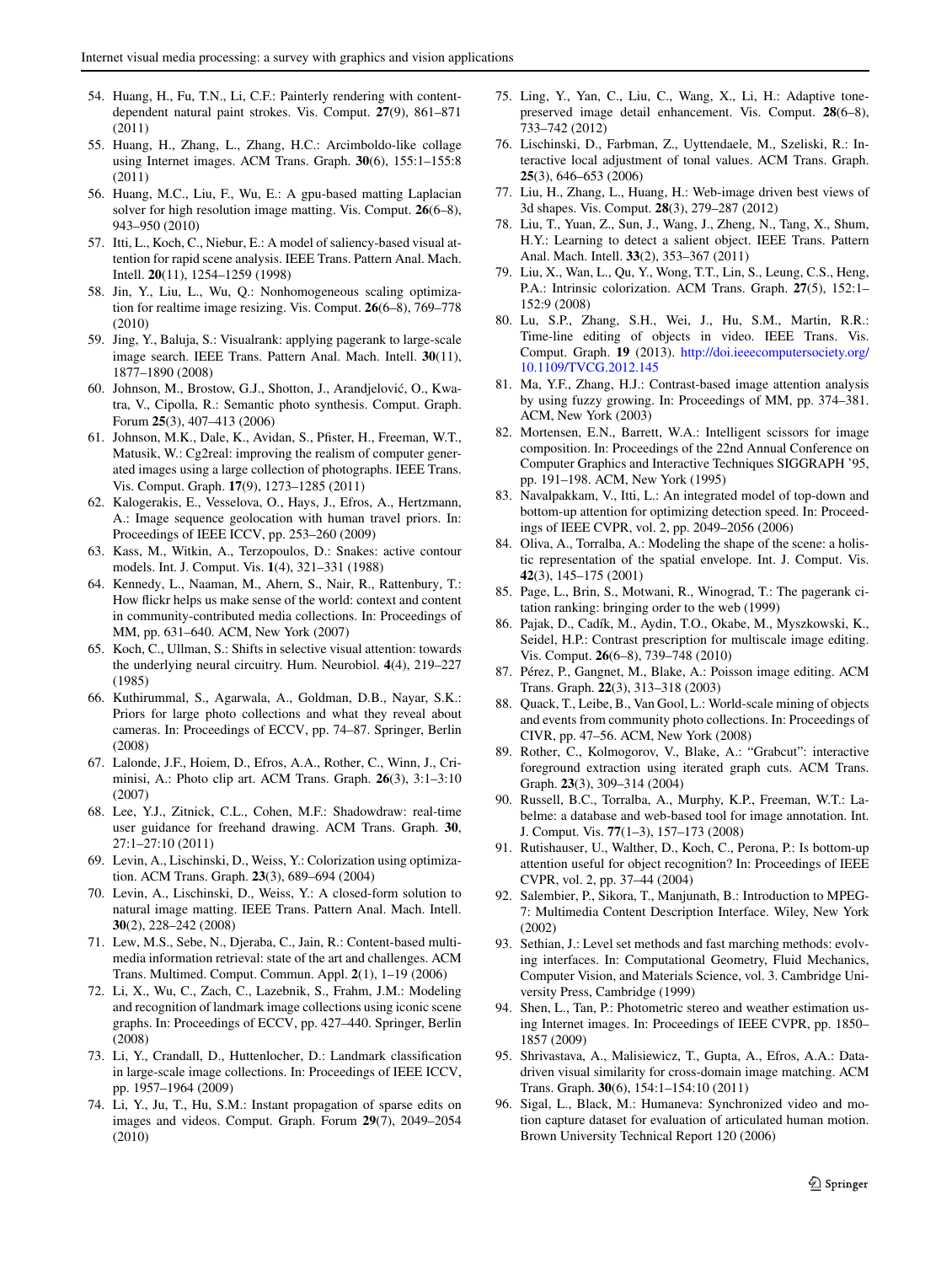- <span id="page-11-25"></span><span id="page-11-21"></span><span id="page-11-9"></span><span id="page-11-0"></span>97. Simon, I., Snavely, N., Seitz, S.: Scene summarization for online image collections. In: Proceedings of IEEE ICCV, pp. 1–8 (2007)
- <span id="page-11-22"></span>98. Sinop, A., Grady, L.: A seeded image segmentation framework unifying graph cuts and random walker which yields a new algorithm. In: Proceedings of IEEE ICCV, pp. 1–8 (2007)
- <span id="page-11-24"></span>99. Sivic, J., Zisserman, A.: Video Google: a text retrieval approach to object matching in videos. In: Proceedings of IEEE ICCV, vol. 2, pp. 1470–1477 (2003)
- <span id="page-11-23"></span>100. Snavely, N.: Scene reconstruction and visualization from Internet photo collections: a survey. IPSJ Trans. Comput. Vis. Appl. **3**(0), 44–66 (2011)
- <span id="page-11-11"></span>101. Snavely, N., Seitz, S.M., Szeliski, R.: Photo tourism: exploring photo collections in 3d. ACM Trans. Graph. **25**(3), 835–846 (2006)
- <span id="page-11-10"></span><span id="page-11-2"></span>102. Snavely, N., Garg, R., Seitz, S.M., Szeliski, R.: Finding paths through the world's photos. ACM Trans. Graph. **27**(3), 15:1– 15:11 (2008)
- <span id="page-11-8"></span>103. Snavely, N., Seitz, S.M., Szeliski, R.: Modeling the world from Internet photo collections. Int. J. Comput. Vis. **80**(2), 189–210 (2008)
- <span id="page-11-27"></span>104. Sorokin, A., Forsyth, D.: Utility data annotation with amazon mechanical turk. In: Proceedings of IEEE CVPR, pp. 1–8 (2008)
- 105. Sun, J., Jia, J., Tang, C.K., Shum, H.Y.: Poisson matting. ACM Trans. Graph. **23**(3), 315–321 (2004)
- <span id="page-11-6"></span><span id="page-11-4"></span>106. Tao, L., Yuan, L., Sun, J.: Skyfinder: attribute-based sky image search. ACM Trans. Graph. **28**(3), 68:1–68:5 (2009)
- <span id="page-11-20"></span>107. Thayananthan, A., Stenger, B., Torr, P., Cipolla, R.: Shape context and chamfer matching in cluttered scenes. In: Proceedings of IEEE CVPR, vol. 1, pp. 127–133 (2003)
- <span id="page-11-5"></span>108. Tompkin, J., Kim, K.I., Kautz, J., Theobalt, C.: Videoscapes: exploring sparse, unstructured video collections. ACM Trans. Graph. **31**(5), 68:1–68:12 (2012)
- 109. Treisman, A., Gelade, G.: A feature-integration theory of attention. Cogn. Psychol. **12**(1), 97–136 (1980)
- <span id="page-11-14"></span>110. Tsotsos, J.: Analyzing vision at the complexity level. Behav. Brain Sci. **13**(3), 423–469 (1990)
- <span id="page-11-17"></span><span id="page-11-15"></span>111. Wang, B., Yu, Y., Wong, T.T., Chen, C., Xu, Y.Q.: Data-driven image color theme enhancement. ACM Trans. Graph. **29**(6), 146:1–146:10 (2010)
- <span id="page-11-28"></span>112. Wang, D., Li, G., Jia, W., Luo, X.: Saliency-driven scaling optimization for image retargeting. Vis. Comput. **27**(9), 853–860 (2011)
- <span id="page-11-16"></span>113. Welsh, T., Ashikhmin, M., Mueller, K.: Transferring color to greyscale images. ACM Trans. Graph. **21**(3), 277–280 (2002)
- 114. Wu, J., Shen, X., Liu, L.: Interactive two-scale color-to-gray. Vis. Comput. **28**(6–8), 723–731 (2012)
- <span id="page-11-19"></span>115. Xiao, C., Gan, J.: Fast image dehazing using guided joint bilateral filter. Vis. Comput. **28**(6–8), 713–721 (2012)
- <span id="page-11-13"></span>116. Xie, Z.F., Shen, Y., Ma, L.Z., Chen, Z.H.: Seamless video composition using optimized mean-value cloning. Vis. Comput. **26**(6–8), 1123–1134 (2010)
- <span id="page-11-7"></span>117. Xie, Z.F., Lau, R.W., Gui, Y., Chen, M.G., Ma, L.Z.: A gradient-domain-based edge-preserving sharpen filter. Vis. Comput. **28**(12), 1195–1207 (2012)
- 118. Xu, K., Li, Y., Ju, T., Hu, S.M., Liu, T.Q.: Efficient affinitybased edit propagation using k-d tree. ACM Trans. Graph. **28**(5), 118:1–118:6 (2009)
- 119. Xue, S., Agarwala, A., Dorsey, J., Rushmeier, H.: Understanding and improving the realism of image composites. ACM Trans. Graph. **31**(4), 84:1–84:10 (2012)
- 120. Yang, X., Koknar-Tezel, S., Latecki, L.: Locally constrained diffusion process on locally densified distance spaces with applications to shape retrieval. In: Proceedings of IEEE CVPR, pp. 357–364 (2009)
- <span id="page-11-26"></span><span id="page-11-18"></span><span id="page-11-12"></span><span id="page-11-3"></span>121. Zhang, F.L., Cheng, M.M., Jia, J., Hu, S.M.: Imageadmixture: putting together dissimilar objects from groups. IEEE Trans. Vis. Comput. Graph. **18**(11), 1849–1857 (2012)
- <span id="page-11-1"></span>122. Zhang, J., Li, L., Zhang, Y., Yang, G., Cao, X., Sun, J.: Video dehazing with spatial and temporal coherence. Vis. Comput. **27**(6– 8), 749–757 (2011)
- 123. Zhang, Y., Tong, R.: Environment-sensitive cloning in images. Vis. Comput. **27**(6–8), 739–748 (2011)
- 124. Zheng, Y.T., Zhao, M., Song, Y., Adam, H., Buddemeier, U., Bissacco, A., Brucher, F., Chua, T.S., Neven, H.: Tour the world: building a web-scale landmark recognition engine. In: Proceedings of IEEE CVPR, pp. 1085–1092 (2009)
- 125. Zhong, F., Qin, X., Peng, Q.: Robust image segmentation against complex color distribution. Vis. Comput. **27**(6–8), 707–716 (2011)





**Shi-Min Hu** received the Ph.D. degree from Zhejiang University in 1996. He is currently a professor in the Department of Computer Science and Technology at Tsinghua University, Beijing. His research interests include digital geometry processing, video processing, rendering, computer animation, and computer-aided geometric design. He is associate Editor-in-Chief of *The Visual Computer* (Springer), and on the editorial boards of *Computer-Aided Design* and *Computer & Graphics* (Elsevier). He is a member of the IEEE and ACM.

**Tao Chen** is a postdoctoral researcher at Department of Computer Science and Technology in Tsinghua University. He received his Ph.D. degree from the same university in 2011. His research interests include: image/video processing, editing and composition.



**Kun Xu** is an assistant professor at Department of Computer Science and Technology in Tsinghua University. Before that, He received his Ph.D. degree from the same university in 2009. His research interests include: real-time rendering, appearance modeling, image/video editing.